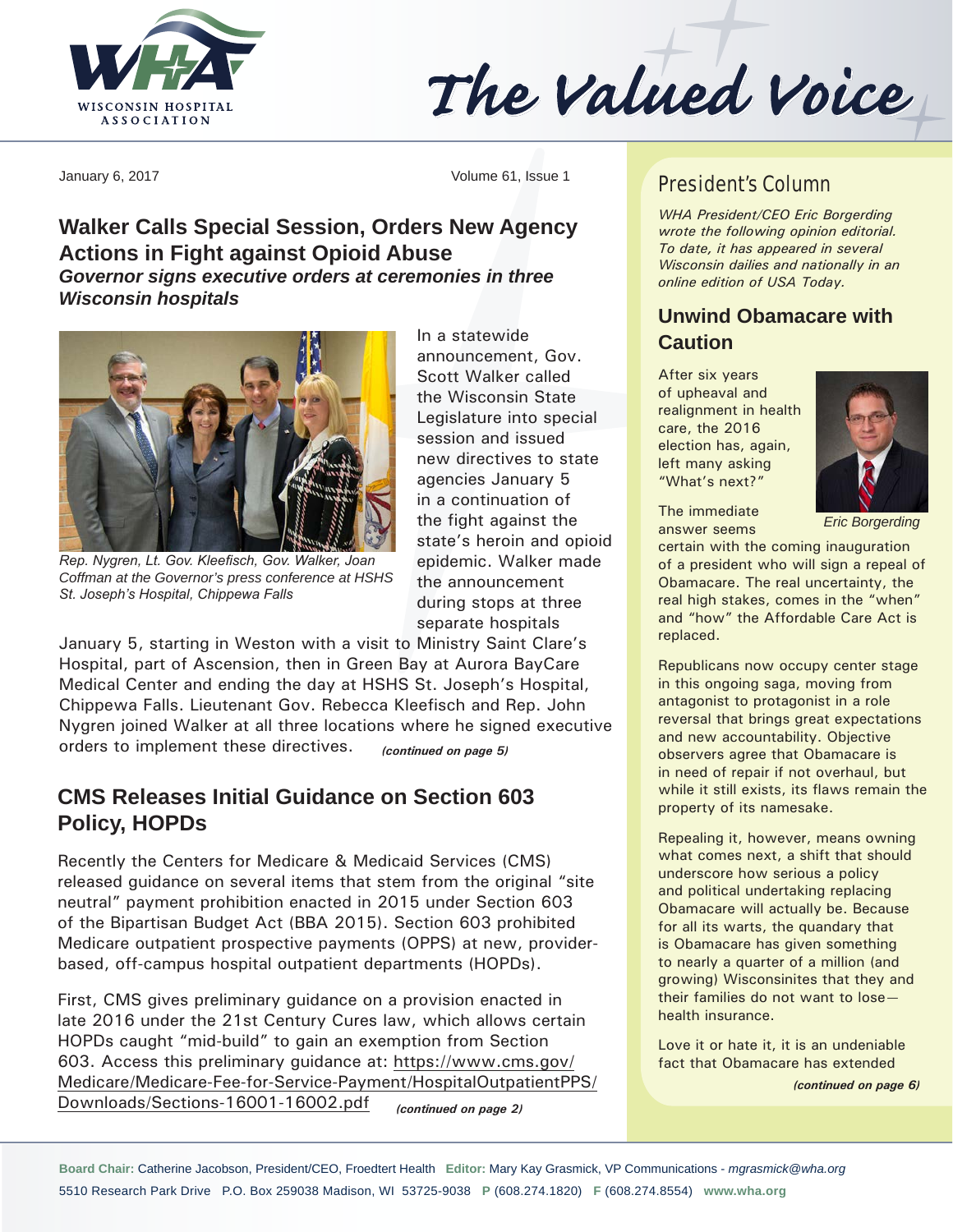### **Continued from page 1 . . . CMS Releases Initial Guidance on Section 603 Policy, HOPDs**

Second, CMS also released additional "sub-regulatory" guidance to its 2016 OPPS final rule with respect to HOPD relocations. While relocations, in general, will cause a loss of grandfathered status, under the final OPPS rule, CMS does allow grandfathered HOPDs to relocate if meeting certain "extraordinary circumstances." Access this sub-regulatory guidance on the relocations application process at: [https://](https://www.cms.gov/Medicare/Medicare-Fee-for-Service-Payment/HospitalOutpatientPPS/Downloads/Subregulatory-Guidance-Section-603-Bipartisan-Budget-Act-Relocation.pdf) [www.cms.gov/Medicare/Medicare-Fee-for-Service-Payment/HospitalOutpatientPPS/Downloads/](https://www.cms.gov/Medicare/Medicare-Fee-for-Service-Payment/HospitalOutpatientPPS/Downloads/Subregulatory-Guidance-Section-603-Bipartisan-Budget-Act-Relocation.pdf) [Subregulatory-Guidance-Section-603-Bipartisan-Budget-Act-Relocation.pdf](https://www.cms.gov/Medicare/Medicare-Fee-for-Service-Payment/HospitalOutpatientPPS/Downloads/Subregulatory-Guidance-Section-603-Bipartisan-Budget-Act-Relocation.pdf)

WHA anticipates additional guidance will be forthcoming from CMS and will provide updates in future editions of *The Valued Voice*.

# **WHAIC Announces Changes to Data Submission Format**

Over the next year, the WHA Information Center will retire the current custom, text file data submission format used by hospitals and ambulatory surgery centers (ASCs) to submit data required by Chapter 153 of the Wisconsin Statutes. The current custom format will be replaced with a national, industry standard, HIPAA claim format known as the ANSI 837—a standard all hospitals and ASCs have used for years to submit claims to health insurers for payment.

The change is a result of feedback from hospitals and ASCs about the difficulty maintaining a nonstandard format for their required data submissions—feedback that led to the development of the Data Modernization Act (2015 Wisconsin Act 287) which allows WHAIC to bring the data submission process in line with industry standards and to collect additional data that will support population health and quality initiatives.

Since the Data Modernization Act was enacted April 1, 2016, WHAIC has completed in-depth analysis and outreach on the data submission process. Data submitters were surveyed, EHR vendors were consulted, and focus group sessions were held across the state with hospitals and ASCs to gain a good understanding of the effort required to either maintain the current format or to switch to the 837 format. The result of WHAIC's outreach and analysis was unanimous: while there will be upfront work to switch to an 837 format, using a standard format will greatly reduce the ongoing maintenance burden on data submitters and will greatly expand the uses of the data by hospitals, ASCs and others.

WHAIC will give data submitters over a year to make the changes needed to move to the 837 format. Specifications and training will be completed by WHAIC and made available the first quarter of 2017, giving data submitters as much time as possible to begin the technical work needed to make the change. Hospitals and ASCs will be required to begin submitting production data using the 837 format in May 2018, for dates of service starting January 1, 2018.

WHAIC will hold two short conference calls to discuss the timeline for the project and the resources available to help with the transition (details below). The first in-person training sessions on the transition will be held in March, 2017. Your facility is encouraged to take advantage of every opportunity to participate over the next year to help ensure a smooth and successful transition.

#### **837 Transition Introductory Calls:**

- January 17, 2017: 10:00 a.m. 11:00 a.m., *or*
- January 26, 2017: 1:00 p.m. 2:00 p.m.

Go to [www.surveymonkey.com/](http://www.surveymonkey.com/r/837TransitionIntroWebinar)r/837TransitionIntroWebinar to register for one of these calls.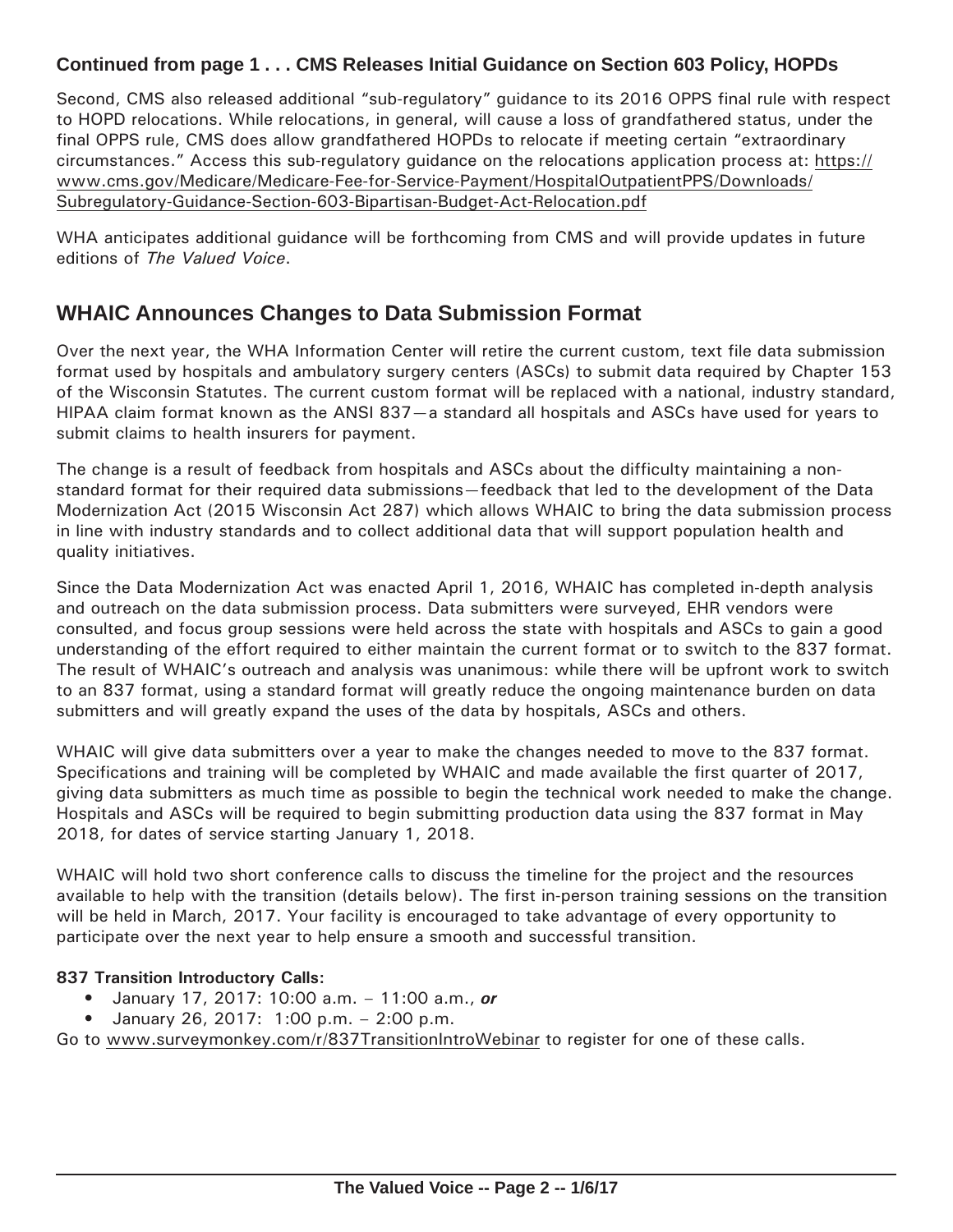# **Grassroots Spotlight**

# **Rep. Nygren Visits HSHS Libertas Marinette**



Recently, Rep. John Nygren (R-Marinette) spent time at HSHS's Libertas of Marinette treatment center. While at Libertas, Nygren met with staff and was provided an update on a HOPE (Heroin, Opiate, Prevention and Education) grant that Libertas received. The HOPE

grant stemmed from a package of legislation Nygren has shepherded through the legislative process over the past several years because of his family's personal experience struggling with opioid addiction.



*Rep. John Nygren with Keith Elkins, MD and Sandra Bekkla, counselor at Libertas Marinette.*

### **Major Changes to PDMP to Occur January 17** *Prescribers and dispensers will need to take action*

Significant changes to the Wisconsin Prescription Drug Program (PDMP) are coming, and prescribers and dispensers will need to act to continue to be able to access the PDMP and to start the process to connect to the new PDMP via their electronic health record (EHR).

On January 17, 2017, the Wisconsin Department of Safety and Professional Services (DSPS) will launch the Enhanced Prescription Drug Monitoring Program (ePDMP) intended to provide more streamlined web access to PDMP data and new analytics and visualizations of the PDMP data. As communicated in emails on December 16, 2016 from DSPS to licensed prescribers, licensed pharmacists, and pharmacy managers, data users and submitters to the new ePDMP will be required to re-register to use the new ePDMP.

However, WHA has learned from DSPS that the ePDMP system will not be accepting registrations until the ePDMP becomes operational on January 17. Currently, information about the new ePDMP and registration can be found here:<http://dsps.wi.gov/pdmp>

In addition, DSPS has requested that WHA alert health systems that are interested in utilizing their federally certified EHR technology to access the ePDMP data through their EHR to contact the Wisconsin Enhanced Prescription Drug Monitoring Program. DSPS is encouraging health care organizations to contact DSPS soon so they can complete the integration process before April 1, 2017.

During a December 12, DSPS webinar on WI ePDMP-EHR Integration, DSPS directed organizations interested in connecting their EHR to the ePDMP to go to [http://portal.wi.gov/register/index.html#](http://portal.wi.gov/register/index.html#pdmp)pdmp for technical/logistical details, which includes a subscription agreement contract with DSPS's vendor and an outline of the implementation model.

For additional information about giving DSPS notice of your interest in EHR integration with the ePDMP, the Prescription Drug Monitoring Program can be reached at *[pdmp@wisconsin.gov](mailto:pdmp@wisconsin.gov)* or 608-266-0011.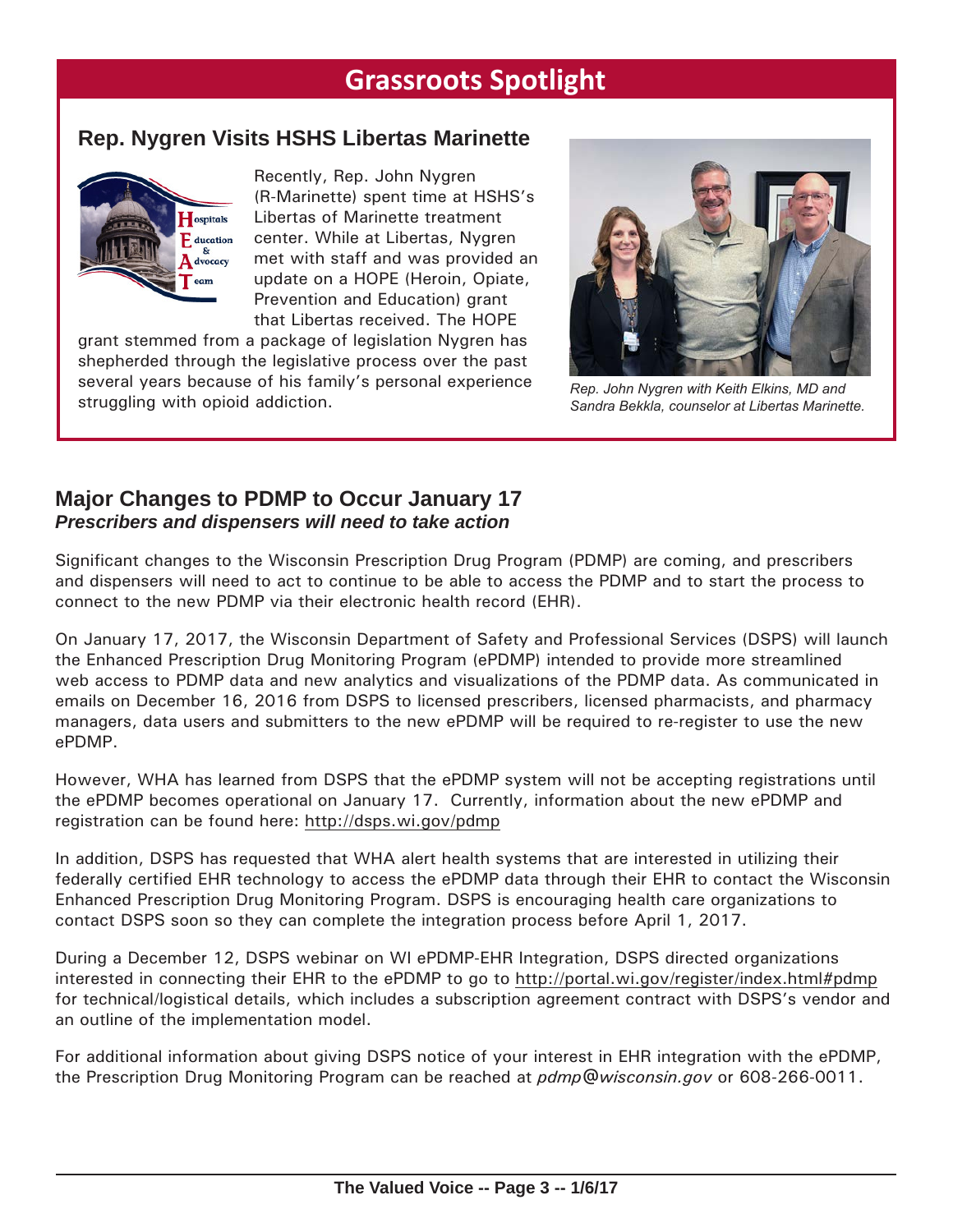## **Allen Joins WHA Quality Team**



*Nadine Allen*

WHA is pleased to announce Nadine Allen has joined the quality team as an improvement advisor.

Allen was most recently the director of quality at Beaver Dam Community Hospital. She has a bachelor's degree in industrial engineering and a master's degree in organizational leadership. Allen's background in health care, education and manufacturing includes experience with Six Sigma and Lean, improvement tools frequently used by WHA member hospitals.

"We are very pleased Nadine has joined the team to help us accomplish our

aggressive goals in the Hospital Improvement Innovation Network," said Kelly Court, WHA chief quality officer.

# **Early Bird Discount for WHA Physician Leadership Conference Ends January 15**

Take advantage of the early bird discount by registering today for WHA's annual Physician Leadership Development Conference, scheduled March 10-11, 2017 at The American Club in Kohler. Registration is open at [www.cvent.com/d/nvq](http://www.cvent.com/d/nvq2w6)2w6, and the rate increases for both physicians and hosts after January 15, so register today.

As a reminder, the special room rate at The American Club is only available until the room block fills or until February 17 (whichever occurs first), so plan to register and make your hotel reservations today.

As a reminder, a "host" registration option is available for senior-level hospital representatives (nonphysicians) who accompany one or more of their physicians to the conference but do not need CME credit. ACPE is accredited by the Accreditation Council for Continuing Medical Education to provide continuing medical education for physicians. ACPE designates this live activity for a maximum of 11 AMA PRA Category 1 Credits.<sup>™</sup> Physicians should only claim credit commensurate with the extent of their participation in the activity.

# Fast Facts from the WHA Information Center

#### **January is Cervical Cancer Screening Month**

The American Cancer Society estimated that in 2016 about 12,900 new cases of invasive cervical cancer would be



diagnosed and about 4,120 women would die from the disease. The WHA Information Center reported between July 2015 and June 2016 there were 121 inpatient visits, 811 outpatient surgical procedures, and 2,697 hospital outpatient clinic visits in Wisconsin related to treatment for cervical cancer.

Cervical cancer was once one of the most common causes of cancer death for American women. But, over the last 40 years, the cervical cancer death rate has gone down by more than 50 percent. The main reason for this change was the increased use of the Pap test. This screening procedure can find changes in the cervix before cancer develops.

*Data provided by the WHA Information Center (WHAIC). WHAIC [\(www.whainfocenter.com\)](http://www.whainfocenter.com) is dedicated to collecting, analyzing and disseminating complete, accurate and timely data and reports about charges, utilization, quality and efficiency provided by Wisconsin hospitals, ambulatory surgery centers and other health care providers.*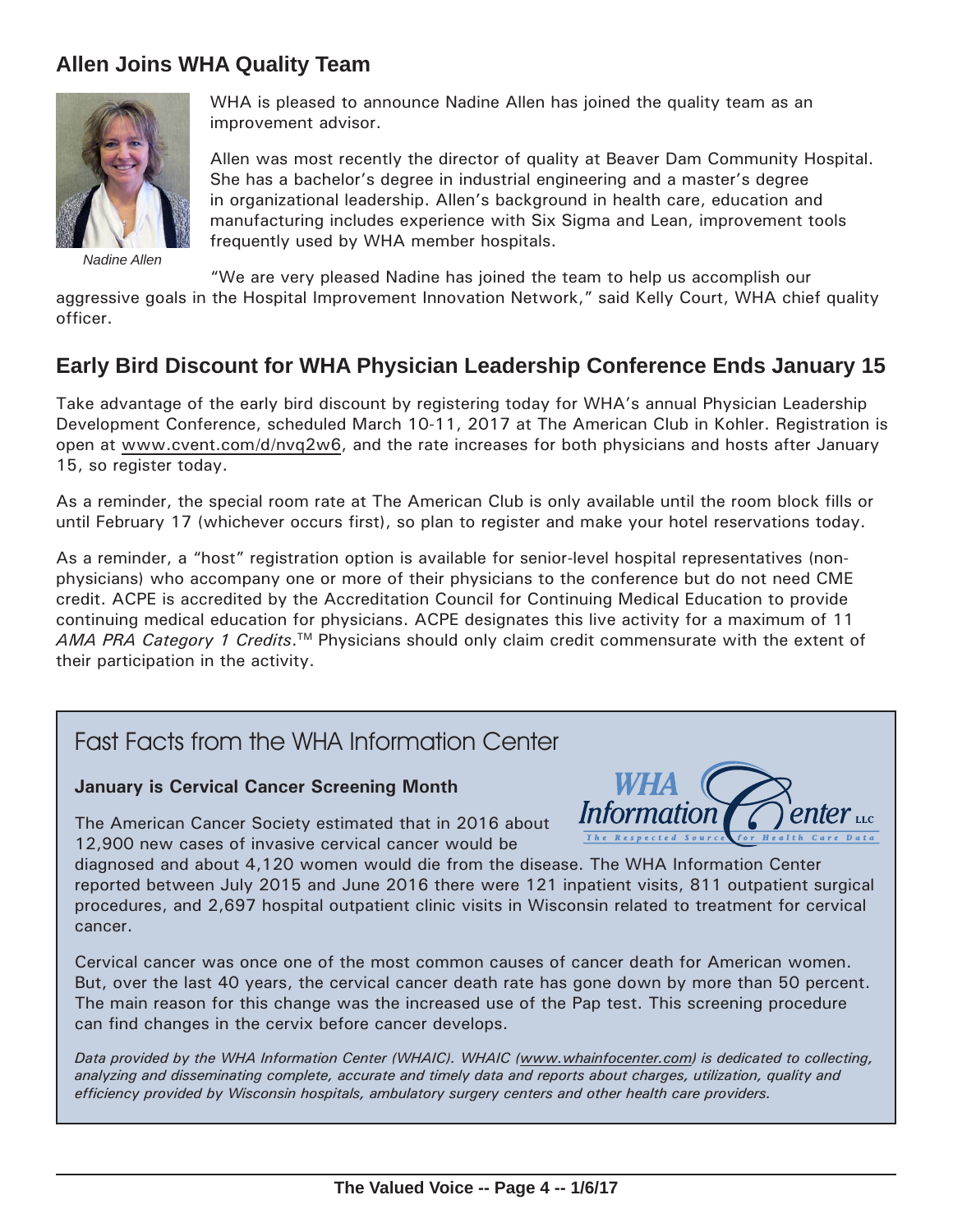### **Continued from page 1 . . . Walker Calls Special Session, Orders New Agency Actions in Fight against Opioid Abuse**

Ascension Health Senior Vice President/Wisconsin Ministry Market Executive Bernie Sherry, Aurora Health Care President/CEO Nick Turkal, MD and HSHS St. Joseph's Hospital President/CEO Joan Coffman all welcomed the Governor, Lieutenant Governor and Representative Nygren to their respective facilities for this announcement. In addition to hosting the announcement in Chippewa Falls, Coffman also serves alongside Kleefisch and Nygren as WHA's representative to the Governor's Task Force on Opioid Abuse.

"We're grateful to have Gov. Walker here in support of those who struggle with heroin and



*The Governor's press conference at HSHS St. Joseph's Hospital, Chippewa Falls*

opioid addiction," said Joan Coffman, president and CEO of HSHS St. Joseph's Hospital in Chippewa Falls. "As WHA's representative to the Governor's Task Force on Opioid Abuse, it's encouraging to see these robust executive orders. The state's response is a boost to facilities like ours that work with people during their day-to-day struggles."

One of the Governor's executive orders (#228) directs state agencies to implement recommendations made in a report ([https://hope.wi.gov/Documents/ReportOnCombatingOpioidAbuse.pdf\)](https://hope.wi.gov/Documents/ReportOnCombatingOpioidAbuse.pdf) from Kleefisch



*The Governor's press conference at Aurora BayCare Medical Center, Green Bay*

and Nygren, co-chairs of the Governor's Task Force on Opioid Abuse. The report includes a wide range of recommendations, including initiatives proposed by WHA to expand physician training opportunities for addiction medicine and reform state regulations, specifically DHS 75, which have become a barrier to expanding treatment options for patients in need of substance abuse services.

A second executive order (#229) directs the Wisconsin Department of Health Services to apply for federal funding

from the 21st Century Cures Act to support efforts to address opioid addiction in Wisconsin.

The final order calls for a

special session of the state Legislature to pass various policy proposals (#230) recommended as part of the co-chair's report, including investments for medication-assisted treatment, treatment and diversion programs and various other policies designed to encourage individuals with an opioid addiction to seek treatment.

In a statement, WHA President/CEO Eric Borgerding said, "It is fitting that the recommendations be released at three hospitals across Wisconsin, recognizing the role hospitals play in delivering care to those suffering from substance abuse, identifying community needs and recommending proactive solutions to address Wisconsin's opioid abuse epidemic."



*Gov. Walker shakes hands with Bernie Sherry at Ministry Saint Clare's Hospital, Weston*

"Additional steps are needed to help those struggling with opioid addiction," Borgerding said. "WHA is committed to continuing our work with Governor Walker, Lieutenant Governor Kleefisch, Representative Nygren, and the Governor's Task Force to develop additional recommendations that will help accomplish this important goal." *(continued on page 6)*